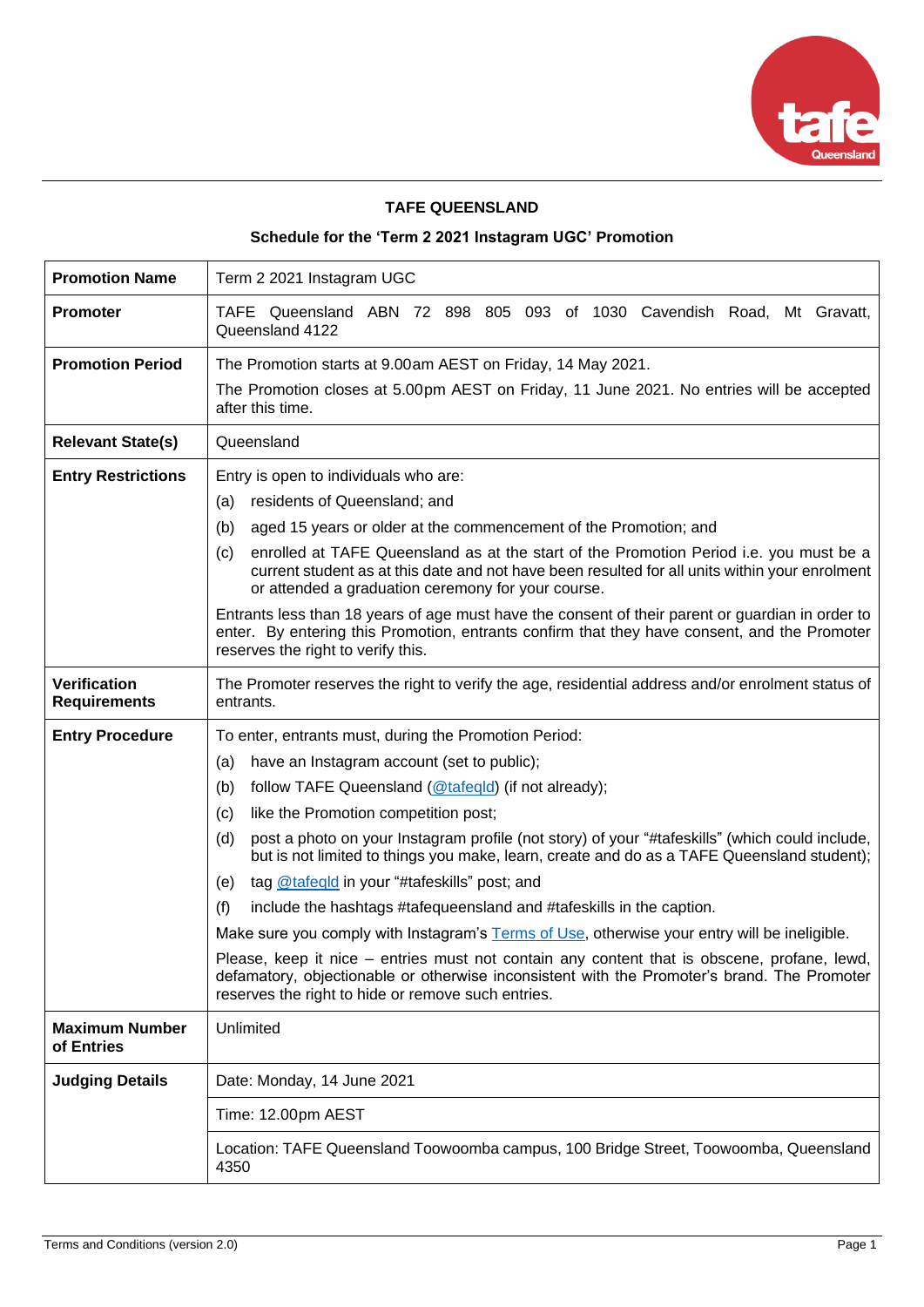|                                                             | Judging Criteria: entries will be judged on the criteria of most creative, determined by the<br>Promoter at its sole discretion. The entry judged to be the most creative will be awarded the<br>major prize, and the minor prizes will be awarded to the next five most creative entries. |                                           |               |                              |  |
|-------------------------------------------------------------|--------------------------------------------------------------------------------------------------------------------------------------------------------------------------------------------------------------------------------------------------------------------------------------------|-------------------------------------------|---------------|------------------------------|--|
| <b>Prizes Details</b>                                       | <b>Type</b>                                                                                                                                                                                                                                                                                | <b>Prize</b>                              | No. Available | Value of each<br>Prize (RRP) |  |
|                                                             |                                                                                                                                                                                                                                                                                            | 1 x Instax Mini 11 Instant<br>Camera      |               |                              |  |
|                                                             | Major                                                                                                                                                                                                                                                                                      | 1 x Fujifilm Instax Mini Film 100<br>Pack | 1             | \$500.00                     |  |
|                                                             |                                                                                                                                                                                                                                                                                            | 1 x \$300 Officeworks Gift Card           |               |                              |  |
|                                                             | Minor                                                                                                                                                                                                                                                                                      | Coles Group and Myer Gift<br>Card         | 5             | \$200                        |  |
| <b>Total Prize Pool</b>                                     | Up to \$1,500.                                                                                                                                                                                                                                                                             |                                           |               |                              |  |
| <b>Prize Restrictions /</b><br><b>Exclusions (if any)</b>   | Each Prize, once provided to the winner, is the responsibility of the winner and if lost or damaged<br>will not be replaced by the Promoter.                                                                                                                                               |                                           |               |                              |  |
| <b>Notification and</b><br><b>Publication of</b><br>Winners | Winners will be notified by comment within 2 business days of being selected. Prize winners'<br>names will be published on the Promoter's website at tafegld.edu.au by Wednesday, 9 June<br>2021.                                                                                          |                                           |               |                              |  |
| <b>Prize Claim Date</b>                                     | Tuesday, 14 September 2021                                                                                                                                                                                                                                                                 |                                           |               |                              |  |
| <b>Additional Terms</b>                                     | The Prizes are subject to the Coles Group and Myer Gift Cards terms of use.                                                                                                                                                                                                                |                                           |               |                              |  |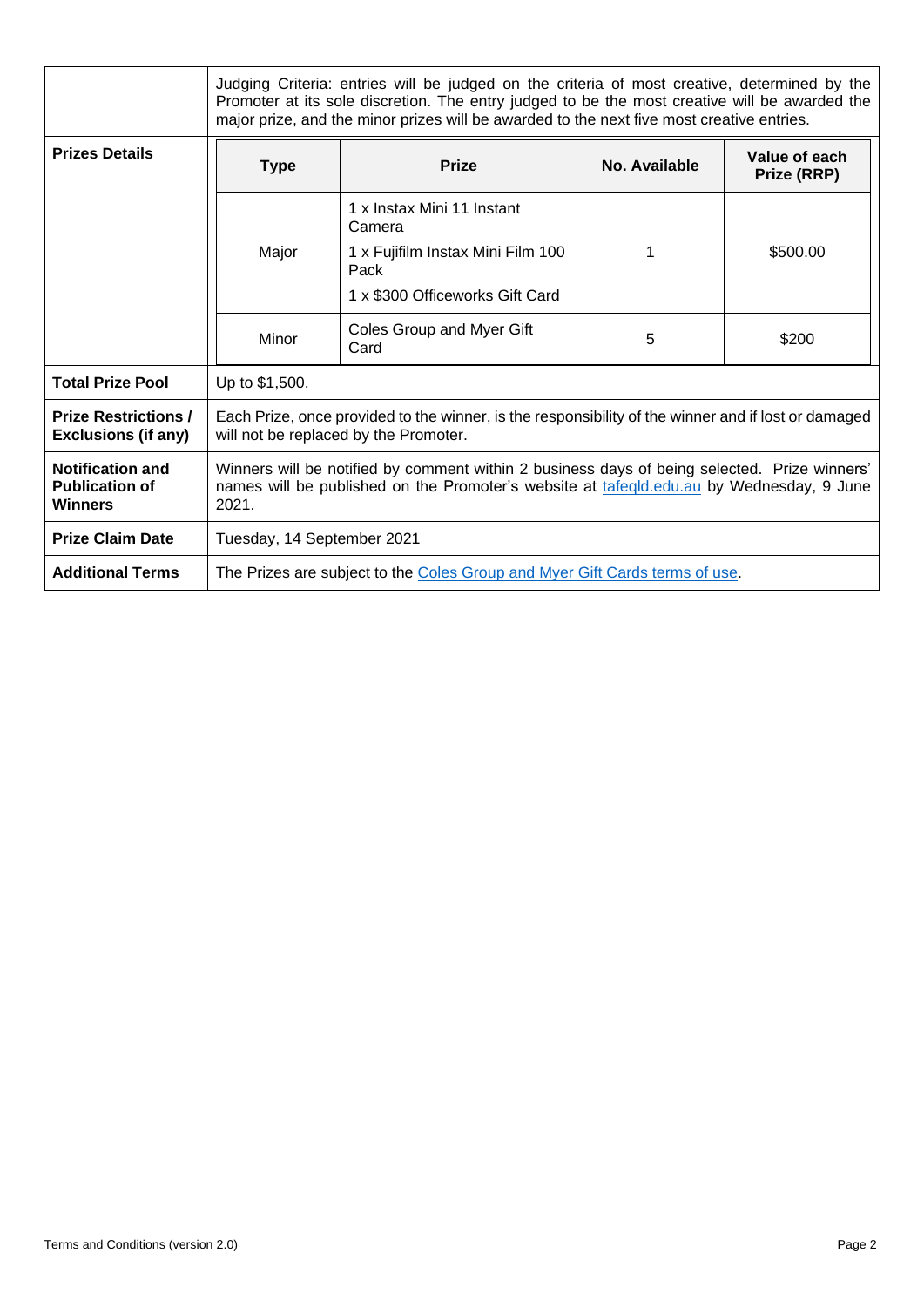# **TAFE QUEENSLAND**

#### **Terms and Conditions of Entry for the 'Term 2 2021 Instagram UGC' Promotion**

## **First up**

- 1. These terms and the Schedule form the Conditions of Entry for this Promotion, and set out all of the information you need to know regarding this Promotion. Capitalised terms have the meaning given in the Schedule, unless otherwise stated. If there's any inconsistency between these terms and the Schedule, then what's in the Schedule is correct. By submitting your entry, you agree that these Conditions of Entry apply to your entry.
- 2. The promoter is TAFE Queensland (ABN 72 898 805 093) of 1030 Cavendish Road, Mt Gravatt, Queensland 4122 ('*Promoter', 'we', 'us'*).
- 3. Any updates to these Conditions of Entry will be published on our website [tafeqld.edu.au/about-us/policy](https://tafeqld.edu.au/about-us/policy-and-governance/competitions/index.html)[and-governance/competitions/index.html,](https://tafeqld.edu.au/about-us/policy-and-governance/competitions/index.html) so it's important to check these Conditions of Entry regularly.

#### **Who can enter … and who can't**

4. The eligibility requirements for this Promotion are set out in the Entry Restrictions. Directors, managers, employees, officers, agents and contractors of the Promoter, and their immediate families (i.e. spouse, partner, parent, grandparent, natural or adopted child, and sibling (whether natural or adopted by a parent)) are ineligible to enter.

#### **How to enter**

- 5. To enter, you must follow the Entry Procedure.
- 6. We will not accept entries which are incomplete, illegible, or which are generated by computers or other automated means.
- 7. We reserve the right to disqualify your entry in the event of non-compliance with these Conditions of Entry, failure to meet any content guidelines set out in the Entry Procedure or if, in our reasonable opinion, you tamper or interfere with an entry mechanism in any way.
- 8. If the Promotion cannot run for reasons beyond our control (for example, infection by computer virus, mobile network failure, bugs, tampering, unauthorised intervention, fraud, or technical failures), we reserve the right to cancel, suspend, modify or terminate the Promotion. If that happens, we'll select a winner from eligible entries received at the time.
- 9. All decisions made by us regarding any aspect of the Promotion are final and no correspondence will be entered into.

#### **Rules about entry content**

- 10. You must take full responsibility for the content of your entry and for ensuring that your entry complies with these Conditions of Entry. When we talk about "entry content", we mean any content (including text, photos, videos and email messages) that you submit, upload, transmit, publish, communicate or use in connection with your entry into the Promotion.
- 11. Entries must be your original work. We reserve the right to verify, or to require you to verify, that your entry is your original work. If an entry cannot be verified to our satisfaction, that entry will be deemed invalid.
- 12. Your entry must not include:
	- (a) any image or voice of any other person, unless you have that person's permission. If your entry includes this content, you confirm that you have consent from the relevant person;
	- (b) any content that contravenes any law, infringes the rights of any person or is obscene, offensive, potentially defamatory, discriminatory, indecent, objectionable or inappropriate (which includes any content involving nudity, malice, excessive violence or swearing); and
	- (c) any content which infringes the intellectual property rights (such as copyright and trade marks) of another person. If you're not sure whether you have the right to include particular content (for example, recorded music), don't include it. By including any such content in your entry, you confirm you have the permission of the owner to do so and that this permission allows us to use the entry in accordance with these Conditions of Entry.
- 13. We may, in our absolute discretion, edit, modify, delete, remove or take-down any part of your entry.
- 14. By submitting an entry to the Promotion, you agree to assign all rights in your entry to us and consent to us using your entry in any manner we wish (including modifying, adapting or publishing the entry, whether in original or modified form, in whole or in part or not at all), by way of all media, without compensation.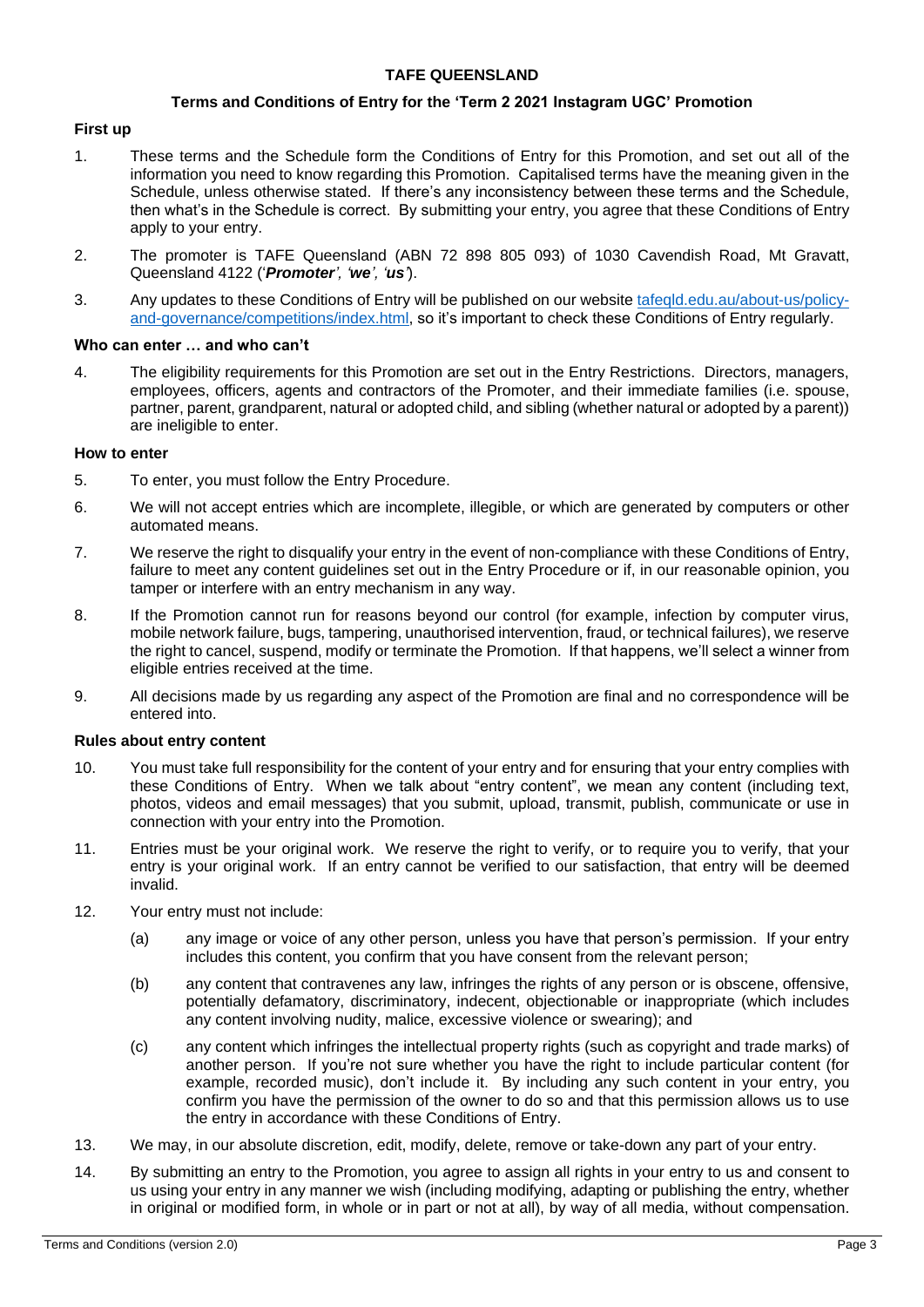By submitting an entry, you consent to any dealings with the entry that may otherwise infringe your moral rights in the entry. We may copy any content submitted as part of an entry, cause the content to be seen and/or heard in public, and communicate the content to the public. We may also allow third parties to do these things.

# **Prizes**

- 15. The prize(s) are set out in the Prize Details and are subject to any restrictions specified in the Prize Restrictions/Exclusions. Unless otherwise stated, prize values are accurate as at the commencement date of the Promotion. Any variation after that date is beyond our control. All costs, fees, charges or expenses associated with the prize(s), which are not specified in the Schedule, are the responsibility of the winner(s).
- 16. Prizes are not transferable, exchangeable or redeemable for cash. If for any reason a prize is not available, we will substitute it for another prize of equal or higher value (in our discretion).

#### **How winners are chosen and notified**

- 17. This Promotion is a game of skill, and chance plays no part in the selection of the winner(s). Each eligible entry will be judged by us based on, amongst other things, the Judging Criteria. The judges' decision is final, and no correspondence will be entered into. We will notify winners, and publish their names, in accordance with the Notification and Publication of Winners information set out in the Schedule.
- 18. Unless otherwise stated, each entrant is only eligible to win one prize.

#### **How to claim prizes**

- 19. Unless otherwise stated in the Schedule, prizes will either be posted using the address information provided by the winner or are to be collected by the winner in person (at the Promoter's absolute discretion). Where a prize is posted, winners should allow up to four weeks for delivery. We accept no responsibility for any lost, delayed or misdirected mail, or any damage to prizes caused in transit.
- 20. If (having made reasonable efforts) we cannot contact a prize winner, or if any prize is not accepted or claimed by the Prize Claim Date, that prize winner's entry will be deemed invalid, and we reserve the right to distribute unclaimed prizes to the next best entry.
- 21. At our request, prize winners (and their companion(s), if applicable) must sign (or ensure that their parent/guardian signs) an indemnity and exclusion of liability form provided by us. If a winner (or their parent/guardian) does not sign that form within the time specified by us, they will not be able to participate and that winner's entry or prize claim will be declared invalid. We will then award that prize to the next best entry.
- 22. If you are a winner, you are responsible for your use of the prize, including complying with all relevant laws and any applicable terms and conditions of use.

# **Promoter's use of entries and personal information**

- 23. On submission, entries become the property of the Promoter. We may, in our absolute discretion, edit, modify, delete, remove or take-down any part of your entry. By submitting an entry to the Promotion, you agree to assign all rights in the entry to us and consent to us using the entry in any manner we wish (including modifying, adapting or publishing the entry, whether in original or modified form, in whole or in part or not at all), by way of all media, without compensation. By submitting your entry, you consent to any dealings with the entry that may otherwise infringe your moral rights in the entry. We may copy any content submitted as part of an entry, cause the content to be seen and/or heard in public, and communicate the content to the public. We may also allow third parties to do these things.
- 24. By participating in this Promotion, you understand and agree that TAFE Queensland may use and disclose the personal information provided by you for the purpose of conducting the Promotion and for any of the purposes set out in TAFE Queensland's Privacy Policy (available at [tafeqld.edu.au/about-us/privacy.html\)](http://tafeqld.edu.au/about-us/privacy.html), which contains information about how you may access and seek correction of your personal information or complain about a breach of your privacy, and how TAFE Queensland will deal with that complaint. TAFE Queensland may also disclose your personal information to other parties, including TAFE Queensland's third party service providers. From time to time, these third parties may be located (and so your personal information may be disclosed) overseas, including in India, the USA and the UK, and other countries from time to time. TAFE Queensland may use your personal information for direct marketing purposes, unless you opt out (which you can do at any time in accordance with TAFE Queensland's Privacy Policy). You can request to access, update or correct any personal information we hold about you by writing to TAFE Queensland's Privacy Officer at PO Box 1910, Carindale, Queensland 4152 or by sending an email to [TAFE.Queensland@tafeqld.edu.au.](mailto:TAFE.Queensland@tafeqld.edu.au)
- 25. If requested by us, each winner must participate in all promotional activity (such as publicity and photography) surrounding the winning of the prize, free of charge. If you are a winner, you consent to us